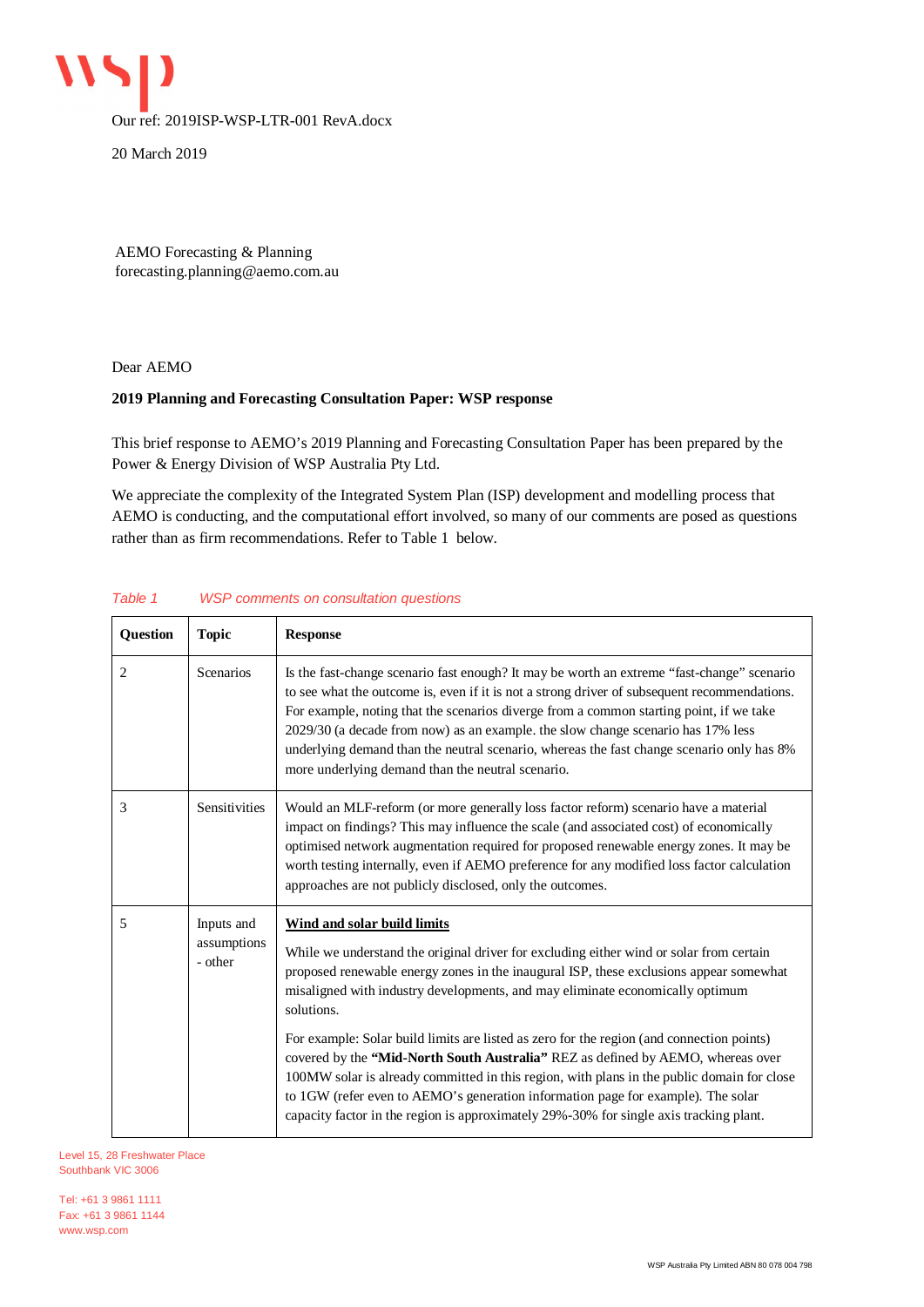## $\mathbf{W}$

|    |             | As another example – the "Western Victoria" REZ region and associated connection points<br>as defined by AEMO is also listed as having a zero build limit for solar, whereas nearly<br>400MW of developments in this region are evident in the public domain.<br>As a third example - the defined boundaries and scope of the "Ovens-Murray" REZ should<br>be expanded to reflect the strong level of solar development in the Shepparton-Dederang<br>corridor (AEMO documents indicated 2.7GW of solar enquiries in this corridor), with<br>capacity factors of 28% + likely for this region. And we note that AEMO already credits<br>some new wind to this region (Cherry Tree Wind Farm), so wind build capacity should most<br>certainly also not be set to zero. |
|----|-------------|------------------------------------------------------------------------------------------------------------------------------------------------------------------------------------------------------------------------------------------------------------------------------------------------------------------------------------------------------------------------------------------------------------------------------------------------------------------------------------------------------------------------------------------------------------------------------------------------------------------------------------------------------------------------------------------------------------------------------------------------------------------------|
|    |             | As a forth example – the "Northern SA" REZ has a wind build limit of zero specified,<br>despite several hundred megawatts of wind developments beyond Lincoln Gap Stage 1 (e.g.<br>Lincoln Gap Stage 2, Port Augusta Renewable Energy Park).                                                                                                                                                                                                                                                                                                                                                                                                                                                                                                                           |
|    |             | For ALL regions, even those with apparently poor solar or wind resources, it would seem<br>prudent to not set zero build limits, but to set reasonable build limits and realistic capacity<br>factors. The modelling process can then decide whether to include or reject generation with<br>a poor input resource in these regions.                                                                                                                                                                                                                                                                                                                                                                                                                                   |
|    |             | Despite a poor renewable energy resource, there may be pros in favour of these regions that<br>make that location economical, including low MLF risk, high grid capacity, and the profile<br>of solar may complement wind or vice-versa and facilitate greater utilisation of finite<br>network capacity with only limited constraints (the time series analysis that forms part of the<br>proposed modelling approach would reveal such benefits).                                                                                                                                                                                                                                                                                                                    |
| 6d | Storage     | <u>Pumped hydro storage limits and approach to allocation of total storage to durations</u>                                                                                                                                                                                                                                                                                                                                                                                                                                                                                                                                                                                                                                                                            |
|    | assumptions | While we understand the desire to reduce computation, the approach to pre-allocating<br>pumped hydro storage capacity to different nominal storage-duration schemes (as described<br>on page 35-36 of the Planning & Forecasting Consultation Paper) seems somewhat<br>arbitrary, which may lead away from optimised solutions.                                                                                                                                                                                                                                                                                                                                                                                                                                        |
|    |             | For example, in approximate terms Table 10 (page 36) allocates less than 10% of the storage<br>potential of Victoria to 6-hour schemes. But this scale of scheme could prove particularly<br>valuable if the modelling shows high solar uptake (both utility and residential), consuming<br>midday peak generation and delivering this at evening peak demand periods.                                                                                                                                                                                                                                                                                                                                                                                                 |
|    |             | We recommend allowing the allocation of storage capacity to different MW schemes to be a<br>variable in the modelling. If this is not practical, then additional effort would be warranted<br>in making the approach to pre-allocation of storage capacity as realistic as possible. For<br>example only (we are not advocating that this is the answer) - it could be more reasonable to<br>start with short storage duration schemes until they add no further value, then progressively<br>move to longer storage duration schemes.                                                                                                                                                                                                                                 |
|    |             | The above needs to be supplemented with consideration of whether the pumped hydro build<br>limits are too limiting overall - the divergence in assumptions between NSW (based on<br>NSW Government Pumped Hydro Whitepaper) and other states may partly be due to Snowy<br>2.0 capacity, but it also suggests that the build limits for the other states may be limited by<br>the methodology deployed. This is reinforced by observing that prospective South<br>Australian pumped hydro project developments in the public domain amount to ~65% more<br>storage capacity in South Australia than the proposed build limits allow.                                                                                                                                   |
|    |             | AEMO should consider whether a sensitivity case allowing high pumped hydro potential<br>(e.g. double or triple the currently identified build limits) would be beneficial.                                                                                                                                                                                                                                                                                                                                                                                                                                                                                                                                                                                             |
|    |             |                                                                                                                                                                                                                                                                                                                                                                                                                                                                                                                                                                                                                                                                                                                                                                        |